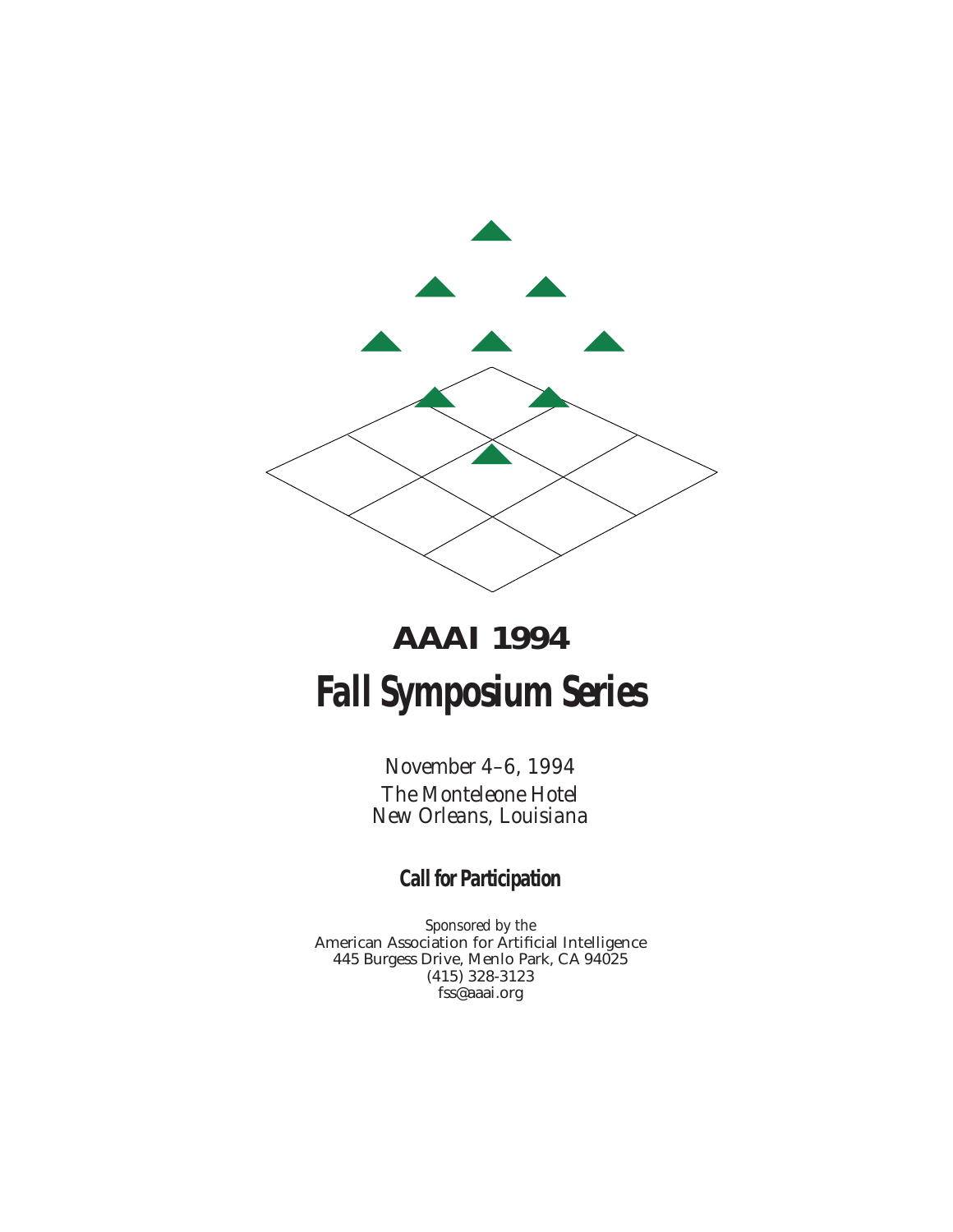The American Association for Artificial Intelligence presents the<br>1994 Fall Symposium Series, to<br>he held Friday through Sunday tificial Intelligence presents the 1994 Fall Symposium Series, to be held Friday through Sunday, November 4–6 at the Monteleone Hotel, New Orleans, Louisiana. The topics of the five symposia in the 1994 Fall Symposium Series are:

- **• Control of the Physical World by Intelligent Agents**
- **• Knowledge Representation for Natural Language Processing in Implemented Systems**
- **• Improving Instruction of Introductory AI**
- **• Planning and Learning: On to Real Applications**
- **• Relevance**

Symposia will be limited to between forty and sixty participants. Each participant will be expected to attend a single symposium. Working notes will be prepared and distributed to participants in each symposium.

A general plenary session, in which the highlights of each symposium will be presented, will be held on November 5, and an informal reception will be held on November 4.

In addition to invited participants, a limited number of other interested parties will be able to register in each symposium on a first-come, firstserved basis. Registration will be available by mid-July 1994. To obtain registration information write to the AAAI at 445 Burgess Drive, Menlo Park, CA 94025 (fss@aaai.org).

Submission Dates

- Submissions for the symposia are due on April 15, 1994.
- Notification of acceptance will be given by May 17, 1994.
- Material to be included in the working notes of the symposium must be received by August 19, 1994.

See the appropriate section below for specific submission requirements for each symposium.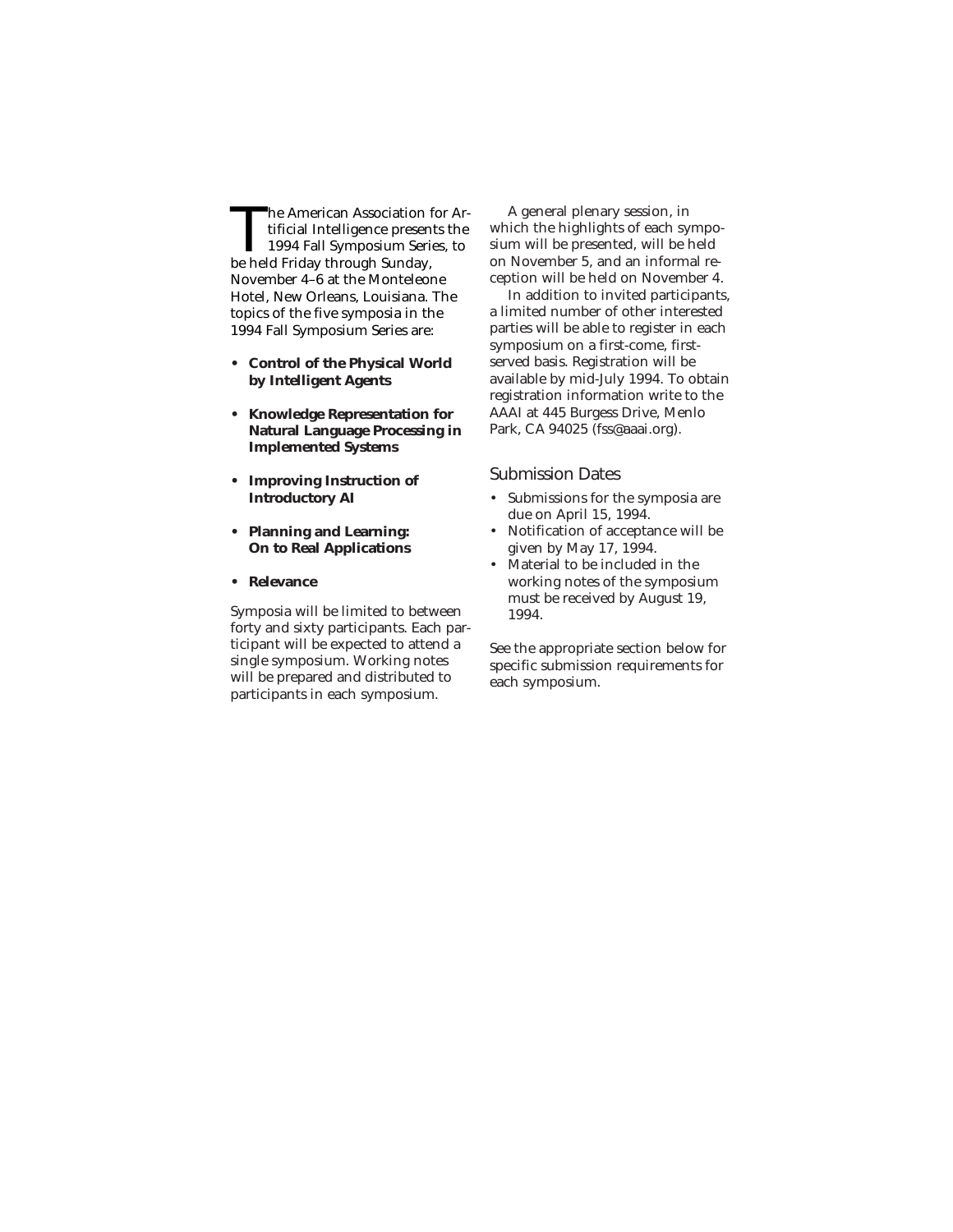

# **Control of the Physical World by Intelligent Systems**

 ${\rm A}$ n intelligent agent, interacting<br>with the physical world, must cope with a wide range of demands. Different scientific and engineering disciplines, with different abstractions of the world, have found different "pieces of the puzzle" for the problem of how the agent can successfully control its world. These disciplines include:

- AI (including qualitative reasoning, planning, machine learning, and intelligently guided numerical simulation)
- control theory
- dynamical systems
- fault diagnosis
- fuzzy logic and systems
- neural nets
- computer vision
- robotics

The goal of this symposium is to attempt to understand the puzzle as a whole, by bringing together researchers with experience assembling two or more pieces. The emphasis will be on successful projects in this area that exploit results or methods from several disciplines.

Abstractly, the important questions will be:

• What are the strengths and weaknesses of each piece of the puzzle?

• How do we put together two pieces to exploit their strengths and avoid their weaknesses?

• How do we reconcile the different conceptual frameworks to make different approaches mutually comprehensible?

In order to make our discussions mutually comprehensible, participants should relate their work to one of a small number of everyday tasks: vacuuming the floors in an ordinary house, coping with furniture, pets, trash, etc.; controlling a process such as a pressure-cooker, including setup, start-up, normal operation, anticipating and handling emergencies, shut-down, and clean-up; automated driving of a car through city and/or highway traffic, including learning spatial structure and using maps; or learning to understand and control one's own sensory-motor system, including seeing, grabbing, walking, running, bicycling, juggling, etc.

The symposium will be organized around a few presentations and lots of discussion. In some sessions, a successful project will be presented and critiqued. In others, a problem will be posed, and relevant contributions collected and evaluated.

The working papers will be distributed in advance, so participants can familiarize themselves with each others' positions before the symposium. We expect conversations of the form: "What problem are you working on?" "Why is that important?" "How can I help you?" and "How can you help me?"

Attendance at the symposium will be limited. Some attention will be given to balance among areas, but the primary criteria will be successful synthesis of multiple approaches to intelligent agenthood, and ability of the participant to communicate across discipline boundaries.

Papers should focus on one of the above everyday tasks (or a task of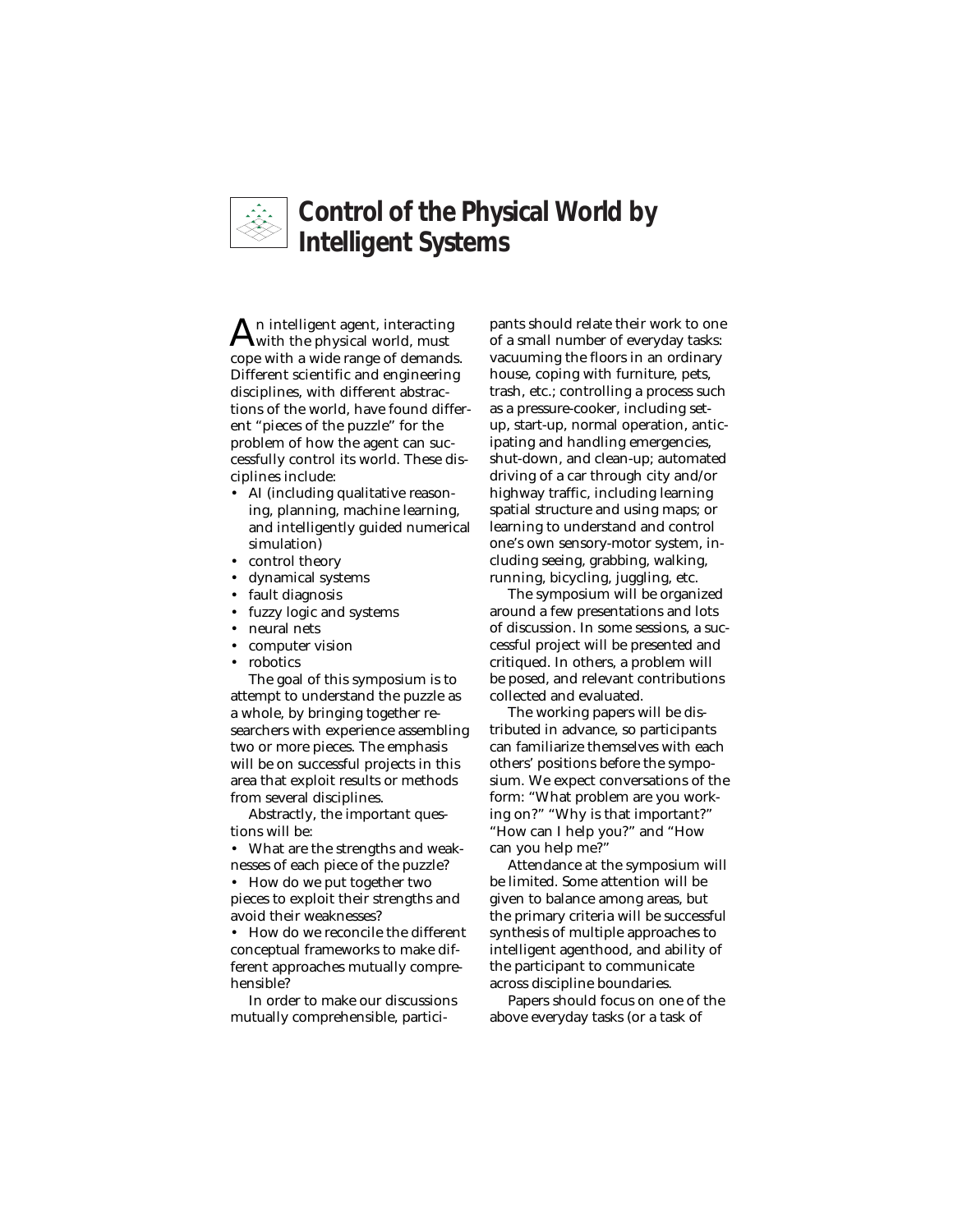similar familiarity and concreteness). It would be helpful to include a glossary of key concepts to help bring the reader into your conceptual framework.

# Submission Information

Five copies of either full papers (twenty pages max) or short position papers (five pages max) should be sent to:

Benjamin Kuipers Cochair, AAAI Intelligent Agent Symposium Computer Sciences Department University of Texas at Austin Austin, Texas 78712 USA

## Organizing Committee

Piero Bonnisone, General Electric; Jim Hendler, University of Maryland; Michael Jordan, MIT; Benjamin Kuipers (cochair), University of Texas; Lyle Ungar (cochair), University of Pennsylvania.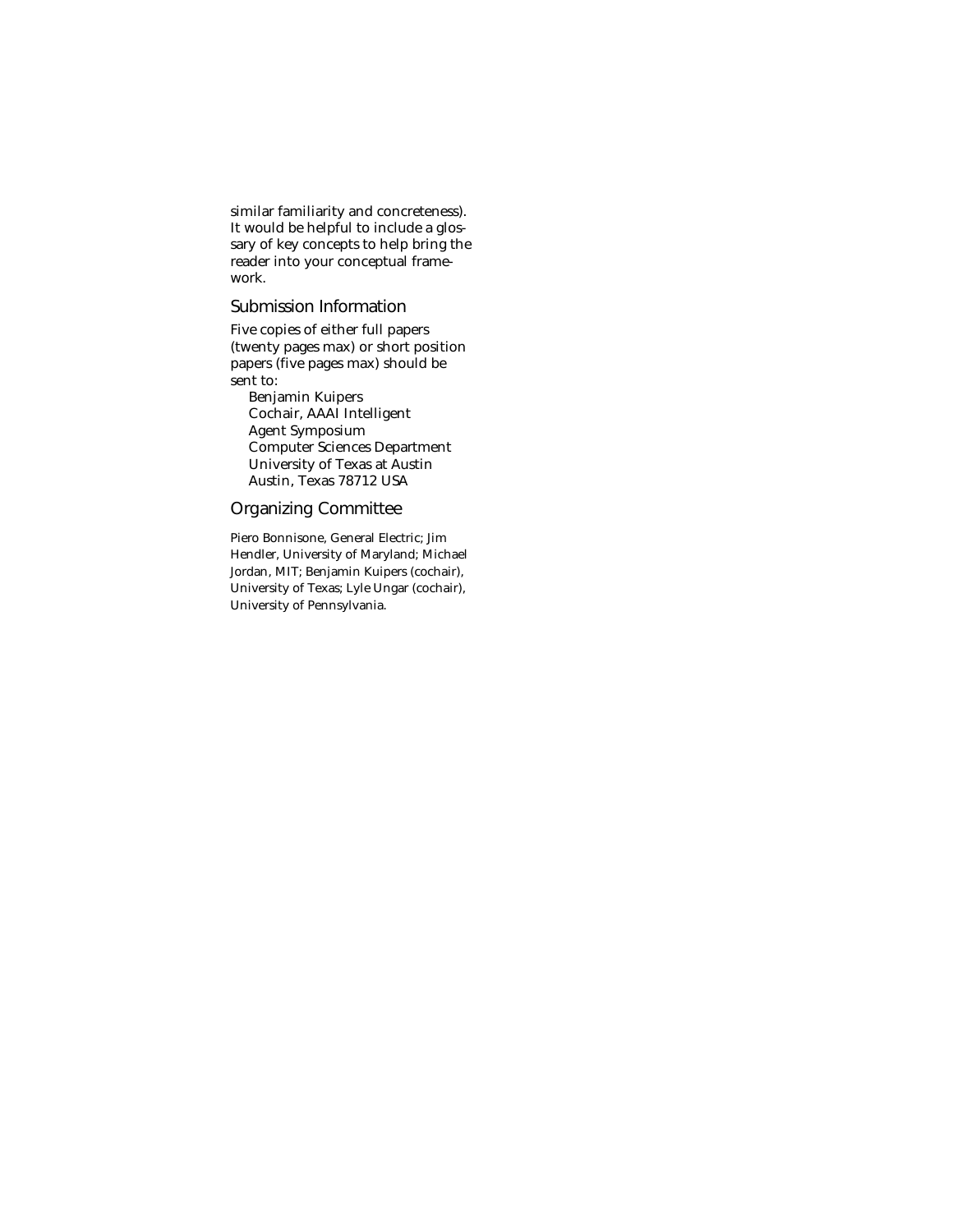

# **Knowledge Representation for Natural Language Processing in Implemented Systems**

This symposium is intended to be a meeting of researchers actively working on implemented knowledge representation and reasoning (KRR) systems for general natural language processing (NLP) in order to assess the current state of that field. Specific topics of interest include the following:

*Expressiveness and generality of the representation language with respect to natural language.* For example, coverage of complex object descriptions and treatment of quantification. What are the trade-offs in increasing the expressiveness of the representation language to support natural language?

*Inference methods that parallel reasoning in natural language.* Natural deduction systems, for example, are so called because of the apparent naturalness of the proof procedure. Another example is surface reasoning, based on the syntactic structure of the natural language.

*Ability of the formalism or system to capture important semantic and pragmatic aspects of natural language.* For example, the computational relationship between the representation language and the parser/generator. Is it possible to define the representation language to facilitate this relationship? At what cost?

*How many or kinds of representation languages are needed for general NLP?* Many NLP systems actually use two representation languages: a semantic representation language that captures the semantics of a sentence, and a knowledge representation language

that is used to do reasoning and represent the system's general knowledge about the domain. Typically these languages are quite different, with the former being a much more powerful language (including modalities, lambda expressions and other higher order constructs, generalized quantifiers, etc) and the latter being what the system's reasoning engine actually operates on, usually something more or less equivalent to firstorder logic, (or an even more restricted vivid representation like a relational database) This raises the question of how these languages relate to each other, and if it is possible (or desirable) to have a semantic representation language that supports inference. Stands on issues such as:

- What problems are solved, and how to use the solution(s).
- What areas need work.
- Defense or attacks of the standard design of morphology-syntax-semantics-pragmatics.

Submissions to the symposium should address these topics by showing some text that an actual implemented system can understand, how the information contained in that text is represented, what background information is used by the system, how that information is represented, how the system processes the knowledge to do interesting things (such as answering interesting questions about the text), and how the information is processed into answers. Reports on projects whose purpose is to simulate human understanding of texts will be preferred over projects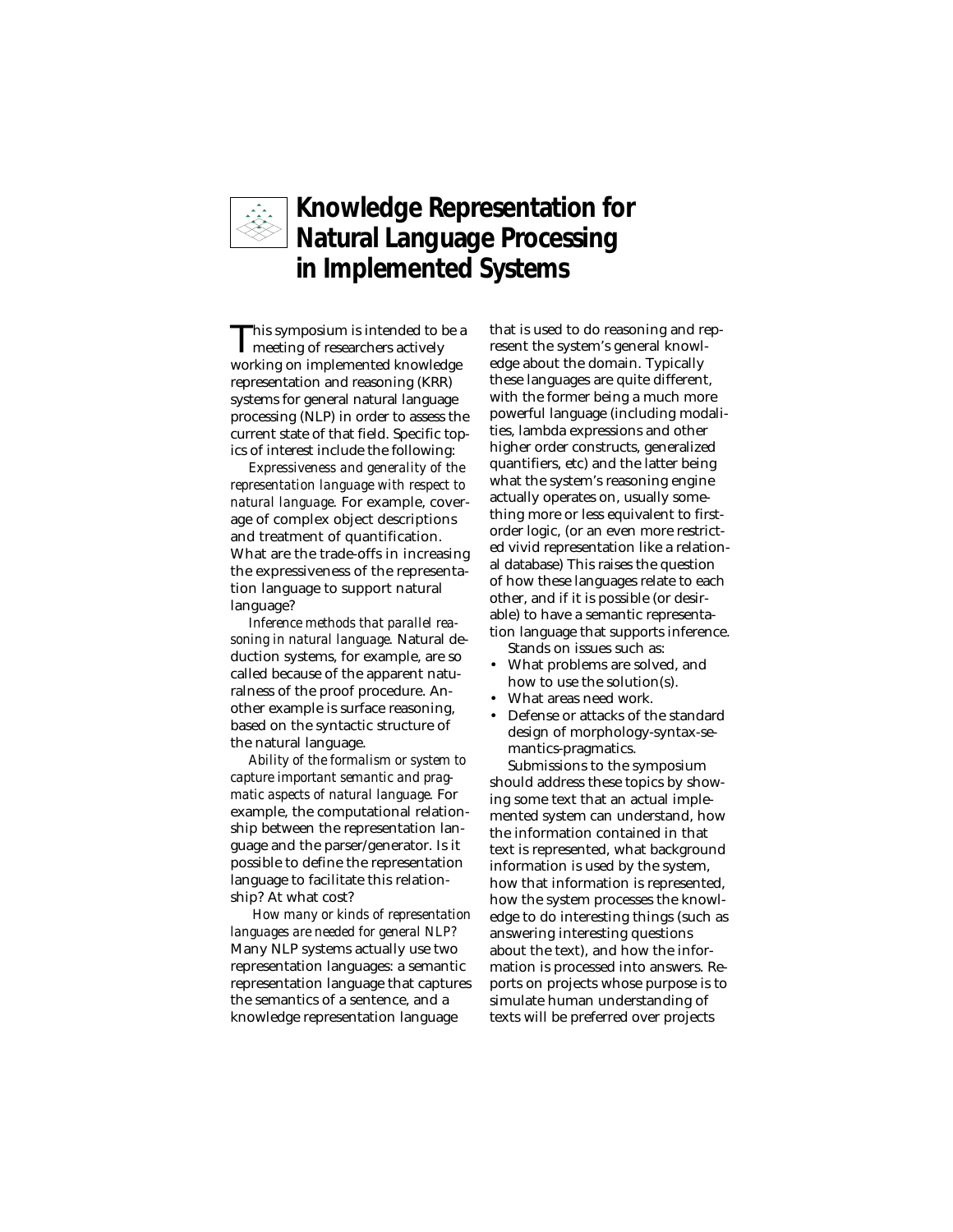whose purpose is to provide natural language interfaces to databases, planners, or to pragmatically oriented knowledge bases.

The format of this symposium will be designed to encourage interaction amongst the participants. To this end, new, previously unpublished work-in-progress on the topics of the symposium is most desirable, as are stands on the issues outlined above.

#### Submission Information

Potential attendees should submit an extended abstract of no more than 10 pages (exclusive of references), twelve point, double-spaced, with one inch margins. Submissions not conforming to these guidelines will not be reviewed.

The symposium format will also include one or more panel discussions on the issues listed above. Attendees wishing to participate in panels, or wishing to suggest other panel topics, should indicate their interest and include a current vita along with their extended abstract.

Demonstrations of working NLP/KRR systems are also of interest, however attendees must provide their own hardware and software support. Attendees interested in this option should indicate what they are planning on demonstrating, and how they propose to do so. This information should be provided with their extended abstract in a cover letter that clearly states their interest in this option.

Email submission is preferred, and should be directed to the Symposium Chair at

ssa231f@csm560.smsu.edu and syali@cs.buffalo.edu

Preferred email submission formats are: stand-alone LaTeX, PostScript, or plain text (for abstracts without complex figures, etc).

If email submission is not possible, then five copies of the paper should be mailed to the Symposium Chair:

Syed S. Ali Chair, AAAI Fall Symposium on Knowledge Representation for Natural Language Processing in Implemented Systems Department of Computer Science Southwest Missouri State University 901 South National Avenue Springfield, MO 65804 (417) 836-5773

#### Organizing Committee

Syed S. Ali (chair), Southwest Missouri State University, ssa231f@csm560. smsu.edu or syali@cs.buffalo.edu; Douglas Appelt, SRI International; Lucja Iwanska, Wayne State University; Lenhart Schubert, University of Rochester; Stuart C. Shapiro, State University of New York at Buffalo.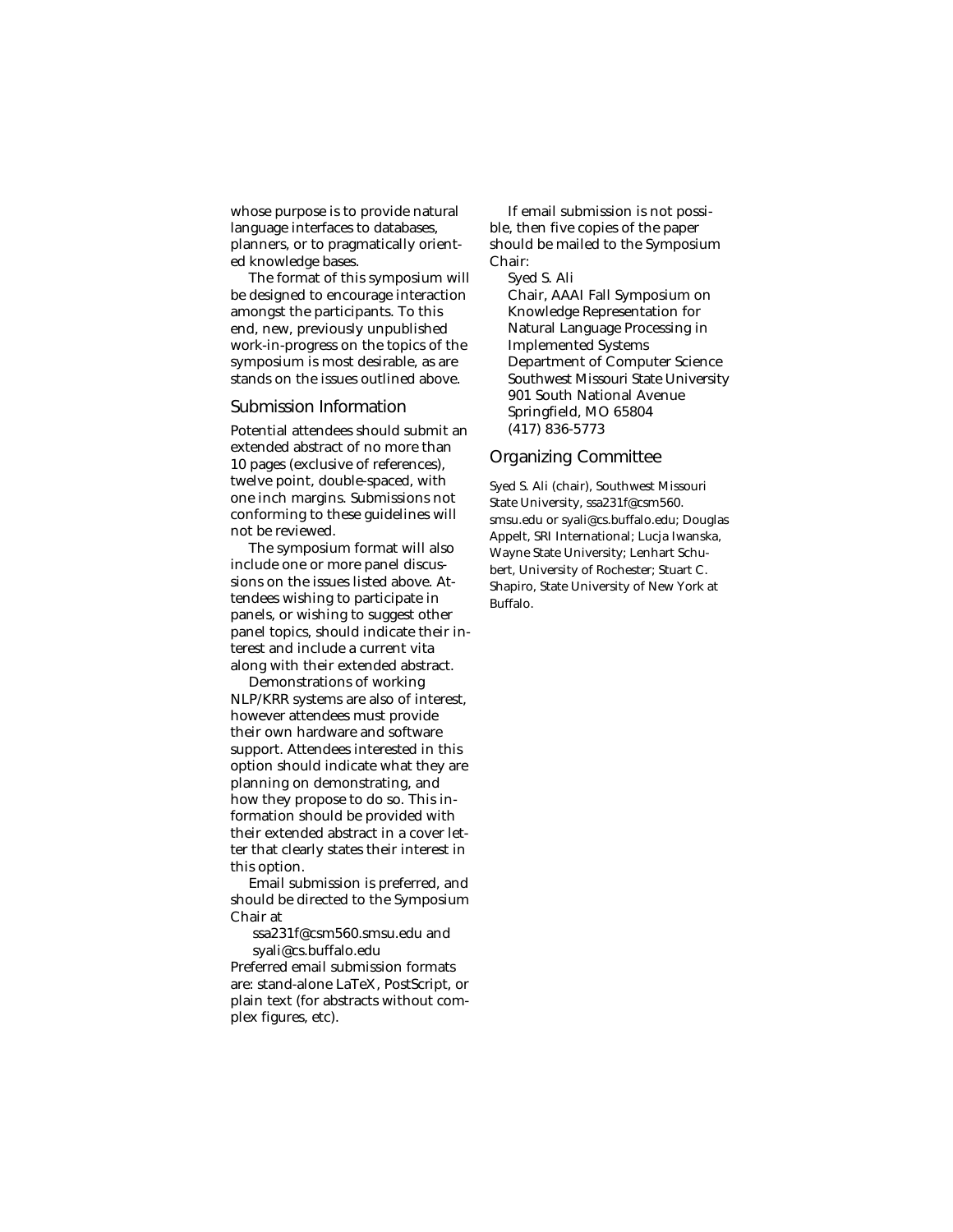

# **Improving Instruction of Introductory Artificial Intelligence**

Introductory artificial intelligend<br> **I** a notoriously difficult course to ntroductory artificial intelligence is teach well. The two most straightforward strategies are to either present a smorgasbord of topics or to focus on one or two central approaches. The first option often yields disjointed and superficial results, whereas the second presents an incorrectly biased picture. Often students come away with a feeling that the subject matter is not coherent and that the field has few significant achievements.

Other issues instructors must face are: What should the balance be between the emphasis on cognitive modeling vs. engineering solutions to hard problems? How should one handle the well-known phenomenon of solutions that work no longer being considered to be part of AI?

What strategies do instructors take to deal with these issues? What are some underlying themes that can be used to help structure the material? Are there sets of principles that can be used to instruct the material, even if they do not precisely reflect all of the current viewpoints?

We propose that the AI community meet and tackle these issues together. The goal of the symposium is to provide an opportunity to discuss these difficult questions, as well as to share successful strategies, problem assignments, instructional programs, and instructional "bloopers".

The symposium will be organized as a workshop, although there will be tutorial aspects, allowing participants to learn from the experiences of colleagues who have worked out successful solutions. All attendees will participate in less formal breakout sessions as well as in discussion following presentations.

We are soliciting four kinds of contributions, corresponding to four presentation types.

#### Type I

A discussion of a successful strategy for instructing introductory AI, based on experience. The descriptions should be centered around a syllabus and must describe how the strategy handles the smorgasbord versus bias problem, i.e., what underlying unifying themes give cohesiveness to the approach while at the same time covering the material well. Accepted descriptions (one to three pages plus the syllabus) will appear in the working notes, and the authors of some of these will be asked to present these ideas in the form of a talk.

Those submitting papers on successful overall approaches should also address the following issues, and optionally those listed under Type II as well.

1) What are the basics that must be covered, and how are they integrated into the theme of the course?

2) One strategy is to describe a problem to be solved and then discuss several different techniques that attempt to solve the problem. The inverse strategy describes a technique and then explores how well it performs on different problem types. Which, if either, strategy is used?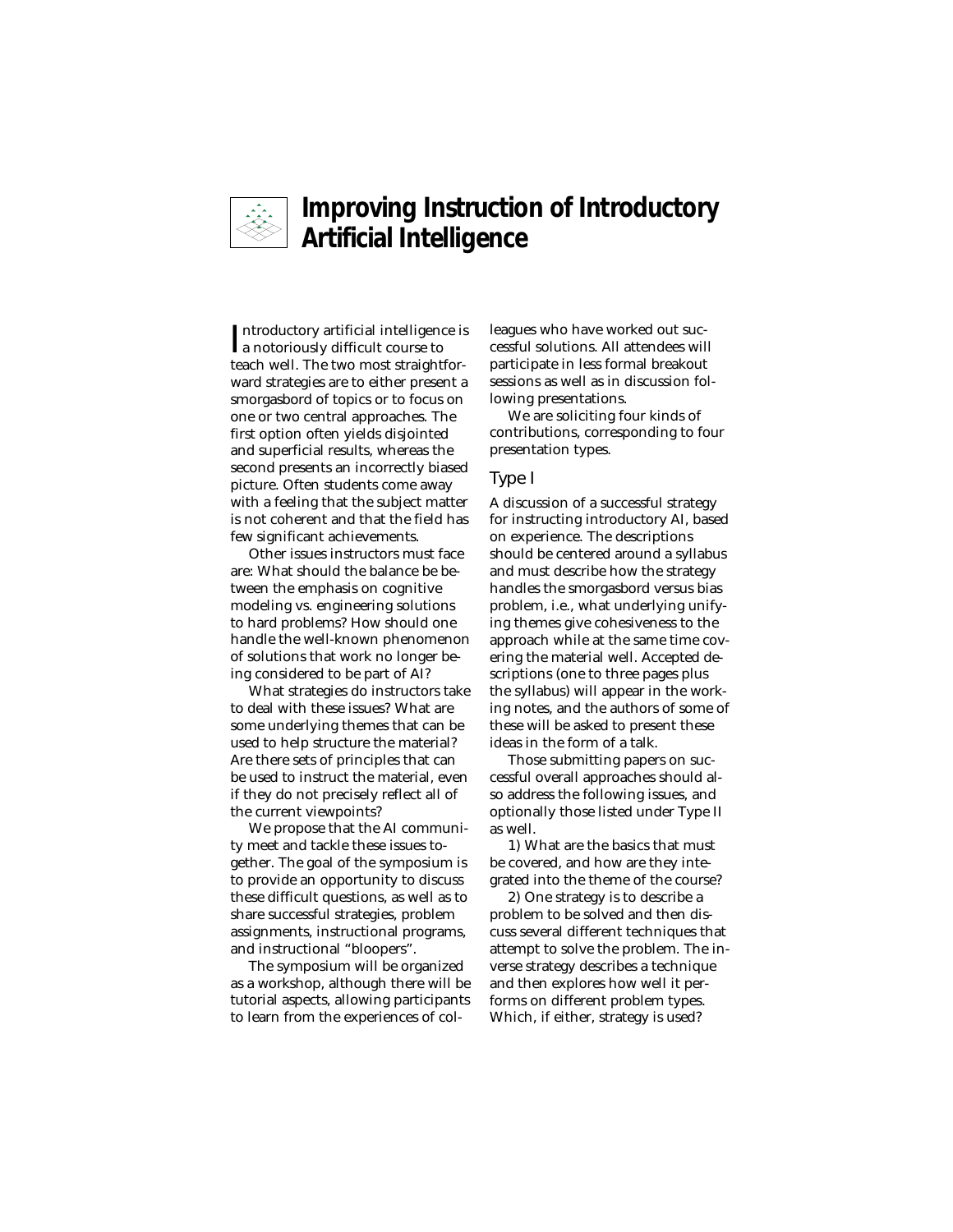3) What kind of curriculum does this fit in to? (E.g., isolated undergraduate semester, part of an intelligent systems series, overview for graduate students, etc.)

#### Type II

A position paper addressing at least one of the following issues (one to four pages). Selected position papers will appear in the working notes and some authors will be asked to participate in well-structured, strongly moderated panel discussions (i.e., answers to a small set of questions prepared in advance).

*Content issues include:*

1) What is the role of cognitive motivation, if any? Should there be an emphasis on simulating intelligence, modeling the mind, etc.?

2) What is the role of formalism?

3) Should commercially feasible aspects be addressed, and if so, how?

4) How should we address the question, is it still AI if it can be done?

5) What role should advanced areas (e.g., vision, robotics) play?

6) What kind of hooks should be left for more in-depth courses (e.g., graduate ML, NLP, vision, KR, connectionism, etc.)?

7) What is the role of historical developments? Should this be a structuring theme?

*Curricular issues include:*

1) What kind of department; interaction with other subareas, e.g.: cognitive systems, intelligent systems.

2) What kind of educational program: One semester or quarter overview? A two or three semester series centered around a theme (e.g., KR)?

3) Undergraduate versus graduate: How much should they overlap? Remedial introduction for those

who never took undergraduate AI? What are the positive and negative results? Undergrad pedagogical, hands on experience? Graduate reading: primary sources?

*Teaching college perspective issues include:*

1) What are the special issues? 2) How can pooled resources help?

*Laboratory involvement issues include:*

1) Is programming useful or a time waster? Is it better to use and observe existing tools instead? Or is a compromise—modifying existing programs—best?

*Innovative ideas?*

#### Type III

Informative descriptions of programming tools for assignments and as instructional aids. Many potential symposium participants have expressed interest in acquiring a collection of useful programs both for demonstration of AI concepts and for use in homework assignments in lieu of requiring students to spend their time programming. This is an opportunity to advertise tools, videotapes, and other teaching aids. We would like all participants that have used tools that they have found to be useful to list these tools, and all developers of new tools to describe them. For those who have created new tools, we would like to create a repository of same.

Type III submissions should address at least one of the following (one to five pages):

1) Descriptions of new educational tools specifically designed for instruction of AI (e.g., The FLAIR project of Papalaskari et al.).

2) Recommendations and pans of existing tools as instructional aids.

3) Proposals for tools or tool con-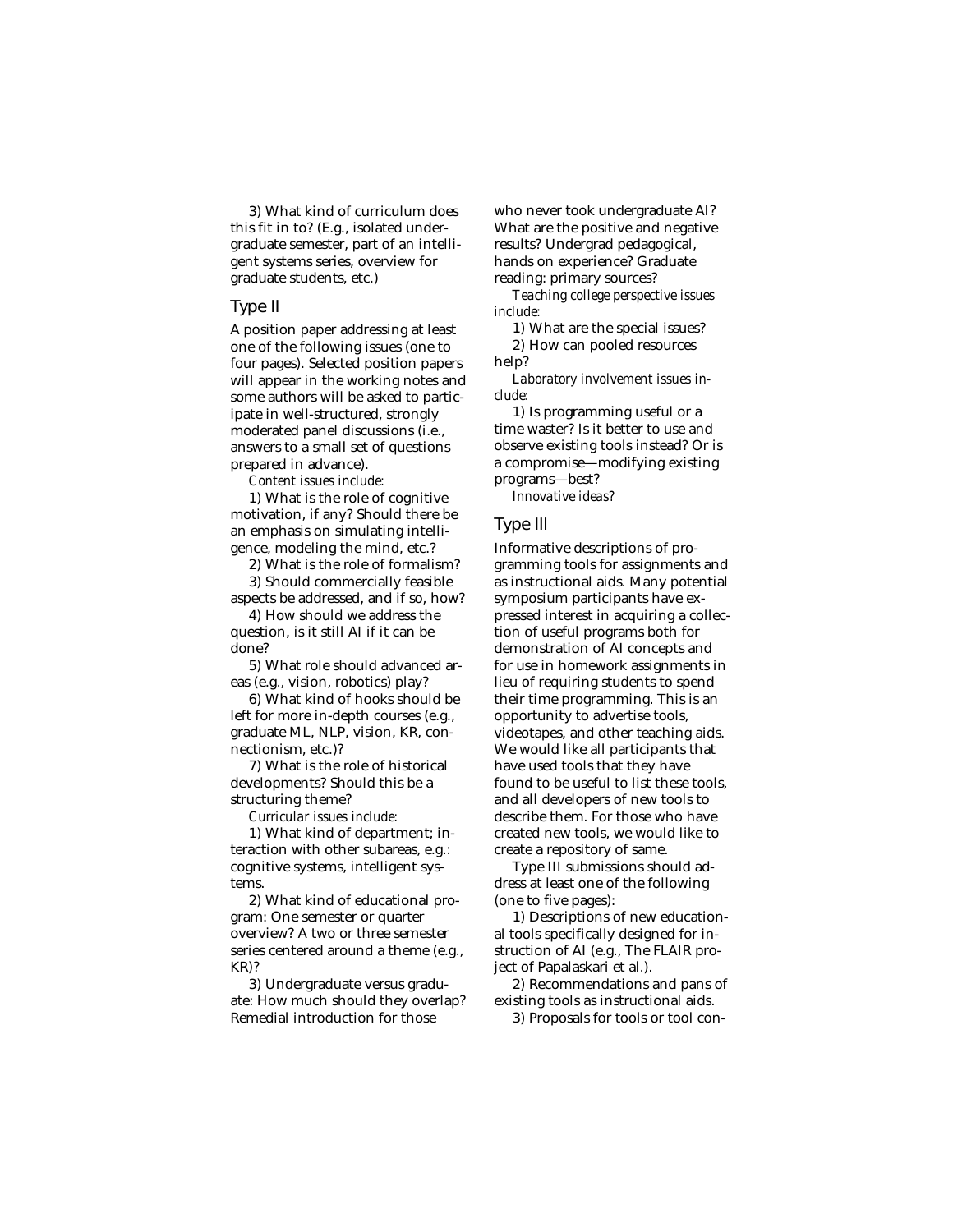struction methodologies that don't exist but should.

4) Tools for empirical exploration (e.g., a tutorial guide to the tools in the machine learning repository, as applied for instructional purposes).

#### Type IV

Contributory questions (one to two pages). Those wishing to participate but who do not wish to contribute in one of the previous categories must indicate their interest by describing what issues they are interested in (including those listed above) and suggesting questions to be addressed by the symposium. Descriptions of bloopers—mistakes made that others should be warned away from, are also appropriate. We are especially interested in topics to be discussed by small groups, and questions to be asked of the panelists.

#### Submission Information:

Authors may send contributions of more than one type, if desired. Only one document should be submitted. A submitter who wants to make more than one type of submission should simply label each part of the document with the appropriate type (Type I, Type II, etc).

Email submissions are strongly preferred. Send one copy, plain text, to: marti@cs.berkeley.edu. PostScript is acceptable if it is accompanied by a plain text version as well; this way diagrams can be included in an electronic form. Those people who cannot send an electronic version should send three hard copies to:

Marti Hearst

Chair, Symposium on Improving Instruction of Introductory AI Xerox PARC 3333 Coyote Hill Rd Palo Alto, CA 94304

## Organizing Committee

Marti Hearst (chair), UC Berkeley; Haym Hirsh, Rutgers; Dan Huttenlocher, Cornel; Nils Nilsson, Stanford; Bonnie Webber, University of Pennsylvania; Patrick Winston, MIT.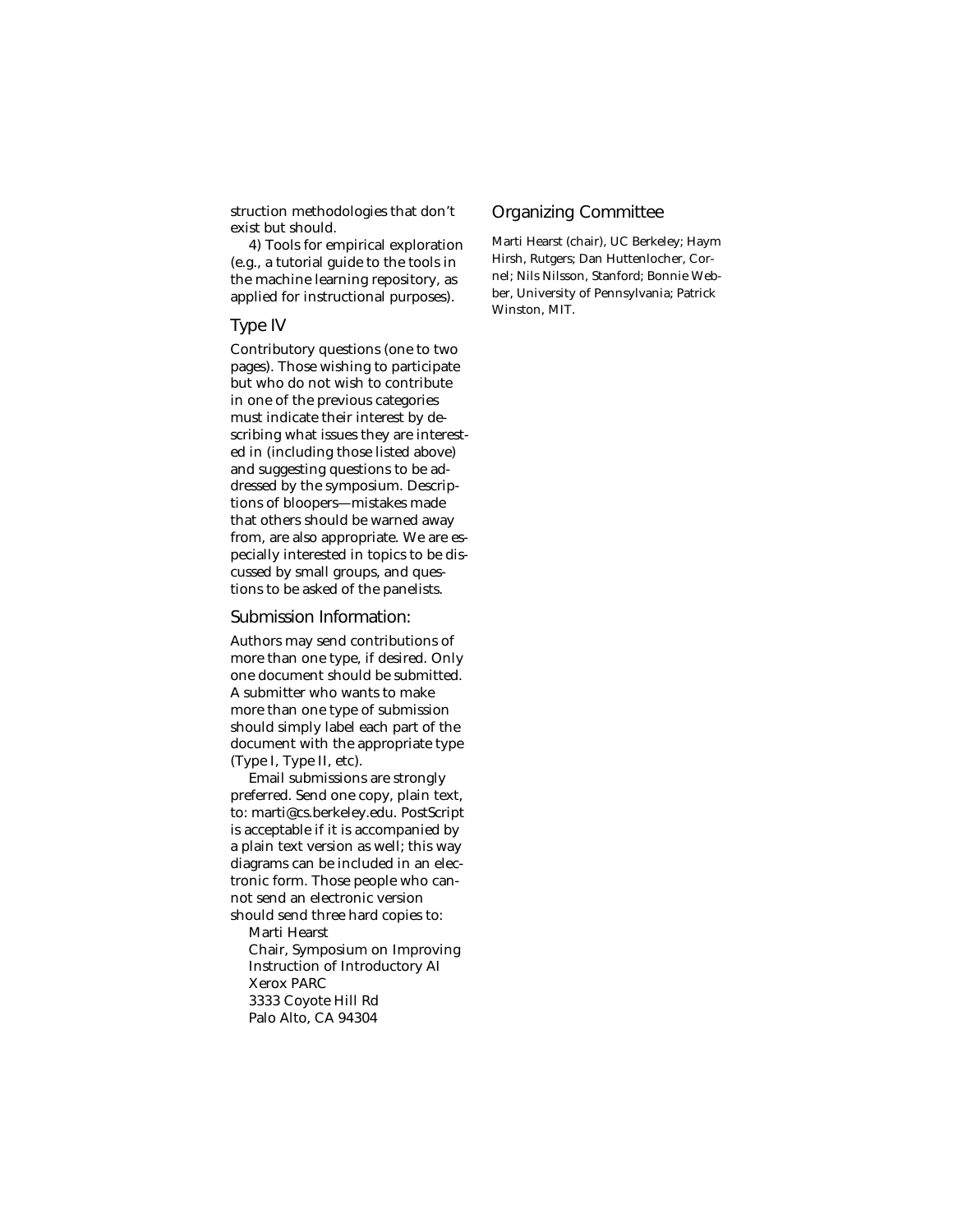

# **Planning and Learning: On to Real Applications**

Planning and learning research have been progressing in parallel over the past several years, but very few research projects have bridged the two areas. However, there is a great deal of benefit from their interaction, especially when they are concerned with real applications. As the complexity of planning problems increases, it becomes of particular interest to identify learning opportunities in order to automate the acquisition of a planner's knowledge in new applications. At the same time, planning problems are a useful testbed and a source of challenges for learning research. The goal of this symposium is to discuss the implications of practical planning applications on both learning and planning research.

The symposium will highlight empirical work on practical problems as an invaluable source for understanding the complexity of the planning task. We expect the analysis and discussion of practical domains to be a solid basis for turning formal planning and learning algorithms into efficient practical ones. As a desirable side effect of the symposium, we also envision the emergence of an initial comparative insight into different planning and learning algorithms from a practical standpoint. In particular we would like to discuss characterizations of application domains, comparisons of performance of different planners on the same task, and practical limitations or power of an approach.

Specific topics of interest for the

symposium include:

*Practical problems:* What makes practical real problems different from simplified simulated tasks? What are the implications of practical problems for specific planning algorithms? What are the learning opportunities for specific planning algorithms to handle practical problems efficiently?

*Learning and knowledge acquisition:* What learning algorithms were developed or extended to address needs of the application? What tools help extend and maintain planning knowledge?

*Learning, planning efficiency, and plan quality:* What are learning opportunities for a planning algorithm? How can a planner improve its efficiency based on its past experience? What are measures of plan quality in real applications? How can a planner improve the quality of the solutions it generates?

*Scaling up:* How well does the approach behave in tasks and problems of increasing size and complexity? What issues need to be addressed and what extensions to the framework are demanded by particular applications?

*Domain features:* What features of a practical domain stretch the representation language of a planner? What dimensions can be used to characterize and compare application domains? How can search spaces be characterized in terms of the application?

We encourage submissions and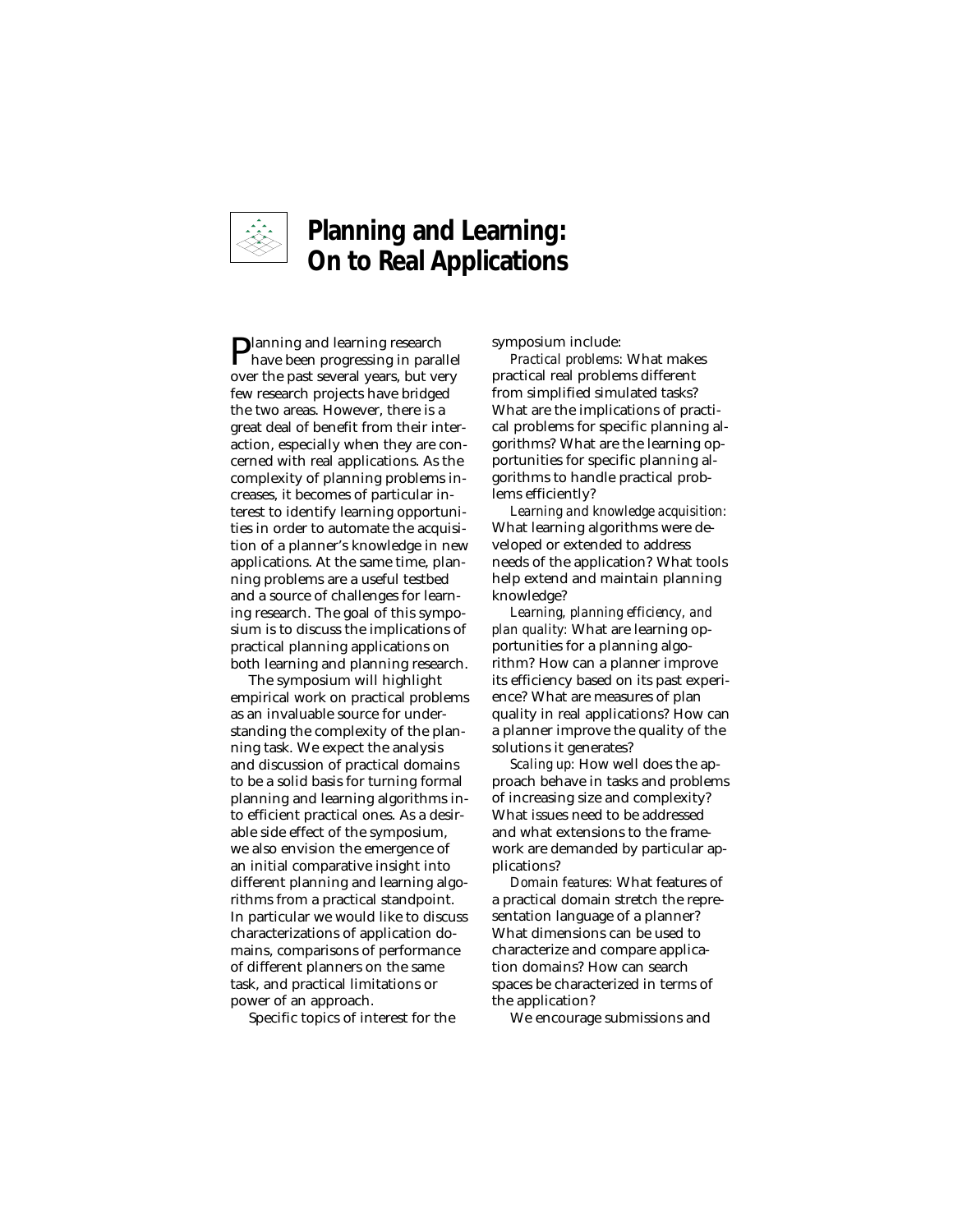participation of theoretical planning researchers interested in understanding more practical planning problems and the impact of learning in their algorithms, as well as contributions on practical planning applications that shed light on the challenging issues for learning, knowledge acquisition, and representation in planning domains. We especially welcome position papers that present discussions of issues relevant to the symposium as well as those written by teams with complementary research interests.

The symposium will consist of presentations, invited talks, and discussion sessions. In order to encourage participation in the discussions, the organizing committee will put together a list of issues of concern from the submissions, and distribute it to the participants in advance.

#### Submission Information

To participate, please submit an extended abstract (up to five pages). Authors of accepted abstracts will be invited (but not required) to submit a longer paper for publication in the working notes. Those interested in attending should submit a one- to two-page research statement and a list of relevant publications. Please include your email address in all submissions. Submit four hard copies to: Yolanda Gil

Cochair, AAAI Fall Symposium on Planning and Learning Information Sciences Institute University of Southern California 4676 Admiralty Way Marina del Rey, CA 90292 (310) 822-1511 (310) 823-6714 (fax) gil@isi.edu

### Organizing Committee

Steve Chien, Jet Propulsion Laboratory; Yolanda Gil (cochair), USC/Information Sciences Institute, gil@isi.edu; Drew Mc-Dermott, Yale University; Dana Nau, University of Maryland; Manuela Veloso (cochair), Carnegie Mellon University, veloso@cs.cmu.edu.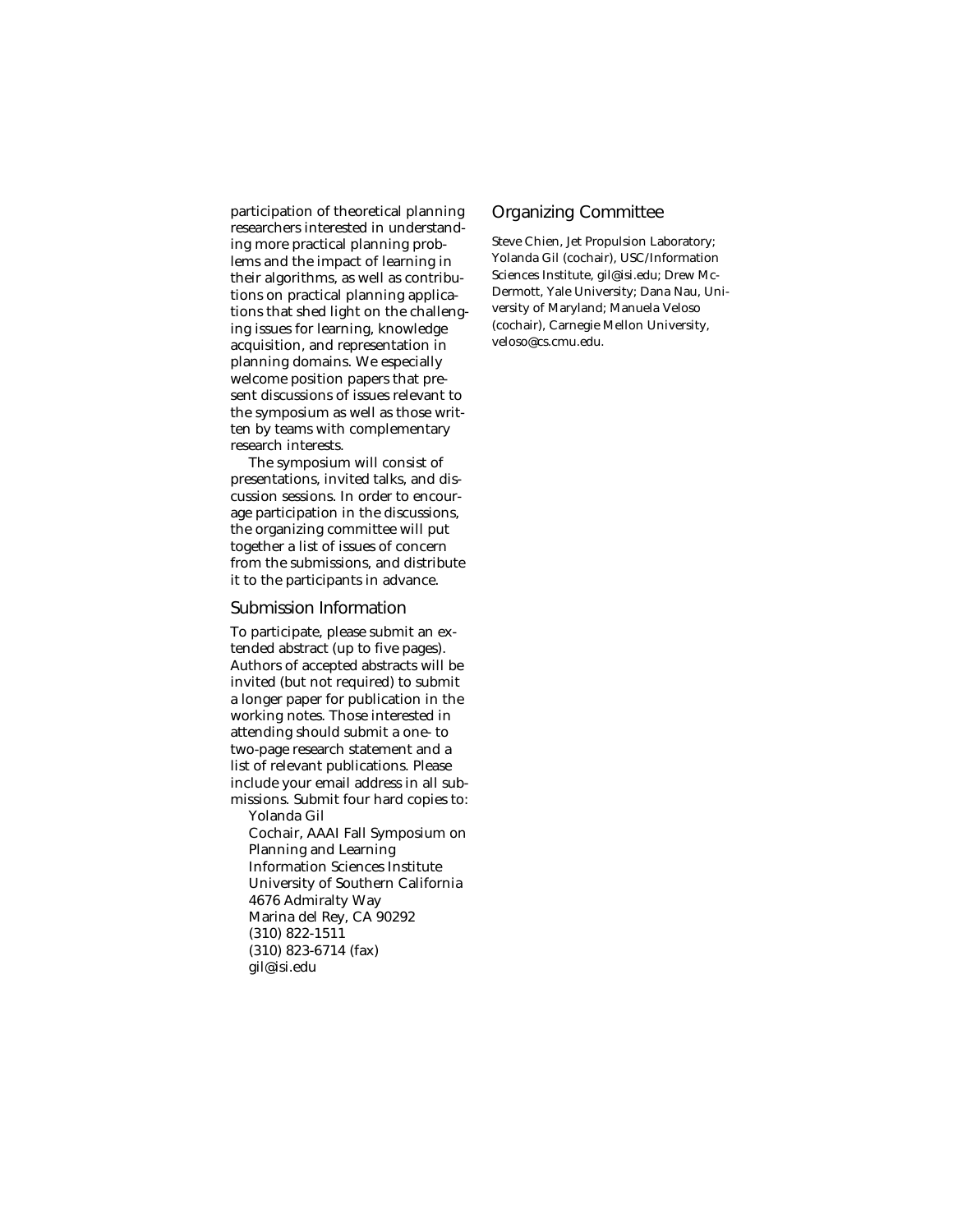

Essentially all reasoning and learn-ing systems require a corpus of information to reach appropriate conclusions. For example, deductive and abductive systems use an initial theory (possibly encoded as predicate calculus statements, a Bayesian network or a neural net) and perhaps a to-be-explained observation, and inductive systems typically use both a background theory and a set of labeled samples. With too little information, of course, these systems cannot work effectively. Surprisingly, too much information can also cause the performance of these systems to degrade, in terms of both accuracy and efficiency. It is therefore important to determine what information must be preserved, or more generally, to determine how best to cope with superfluous information. The goal of this symposium is a better understanding of this topic, relevance, with a focus on techniques for improving a system's performance (along some dimension) by ignoring or de-emphasizing irrelevant and superfluous information. These techniques will clearly be of increasing importance as knowledge bases become more comprehensive and real-world applications are scaled up.

There are many forms of irrelevancy. In many contexts (including both deduction and induction), the initial theory may include more information than the task requires. Here, the system may perform more effectively if certain irrelevant facts

(or nodes in a neural net or Bayesian network) are ignored or deleted. This realization is clearly related to the notions of abstraction, approximation, qualitative physics, and to the processes underlying many analogical, Explanation-Based Learning, and Case-Based Reasoning systems. In addition, it is often effective to disregard certain links or even nodes in a Bayesian network, after determining that they will have a negligible effect on the distribution of values of a particular variable; similarly one can delete a unit from a neural net if the strengths of its output links are near 0.

In the context of learning, certain attributes of each individual sample may be irrelevant in that they will play essentially no role in the eventual classification or clustering. Also, the learner may choose to view certain samples to be irrelevant, knowing that they contain essentially no new information. This is clearly related to the recent weak learning conversions that provide ways of filtering out some examples and to overfitting.

Yet another flavor of irrelevance arises during the course of a general computation: A computing process can ignore certain intermediate results, once it has established that they will not contribute to the eventual answer; consider alpha-beta pruning or conspiracy numbers in game-playing and other contexts, or control heuristics in derivation.